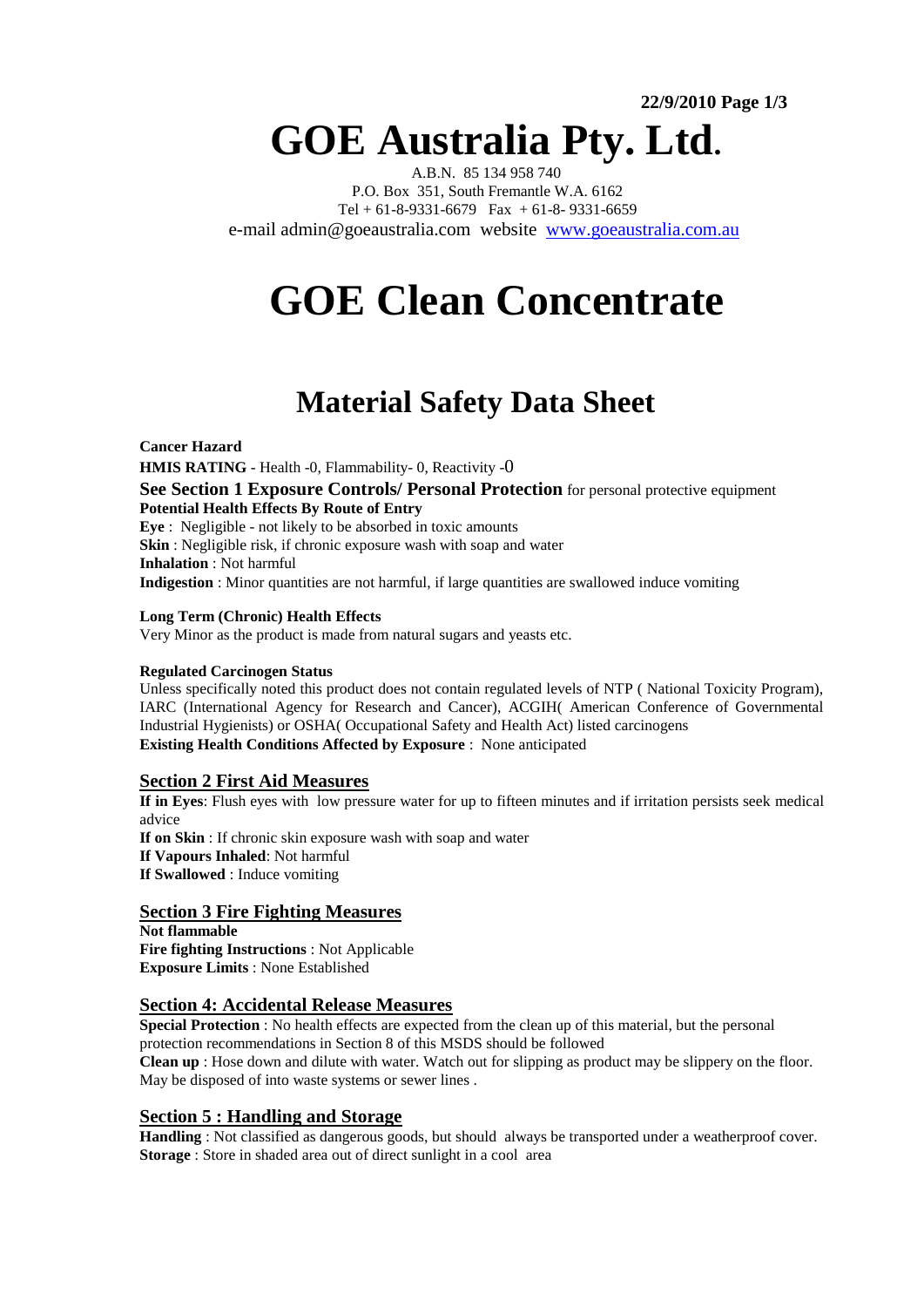| <b>Section 6 : Exposure Controls / Personal Protection</b> |
|------------------------------------------------------------|
|------------------------------------------------------------|

| <b>Eye Protection</b>         | : Not Required                  |
|-------------------------------|---------------------------------|
| <b>Skin Protection</b>        | : Not Required                  |
| <b>Respiratory Protection</b> | : Does not apply as not harmful |
| <b>Ventilation</b>            | : Not Applicable                |
| <b>Exposure Limits</b>        | : Not applicable as not harmful |

#### **Section 7: Physical and Chemical Properties**

| <b>Physical State</b>                               | : Liquid                      |
|-----------------------------------------------------|-------------------------------|
| <b>Colour</b>                                       | : Green                       |
| Odour                                               | :Green Apple Scent            |
| <b>Odour Threshold</b>                              | : Not Established             |
| <b>Weight per Gallon (lbs)</b>                      | : 8.6                         |
| <b>Specific Gravity</b>                             | : 1.0056                      |
| Solids (% by weight)                                | : Nil                         |
| Ph                                                  | $: 5.5 \%$                    |
| <b>Boiling Point</b> (deg. C)                       | : 100                         |
| <b>Freezing Point</b>                               | $: 0$ deg. C                  |
| <b>Vapour Pressure</b>                              | : 13.62ml of Hg @ 16 deg . C. |
| <b>Vapour Density</b>                               | : Not Established             |
| <b>Evaporation Rate</b>                             | : Not Established             |
| <b>Othanol / Water Coefficient:</b> Not Established |                               |

#### **Section 8 : Stability and Reactivity**

**Stability** : Stable under normal conditions **Chemical Incompatibility** : Not Established **Hazardous Polymerization** : Will not occur. **Hazardous Decomposition Products** : Not Established

# **Section 9 : Toxicological Information**

Classified as non - hazardous according to the criteria of Worksafe Australia

#### **Section 10 : Ecological Information**

**Overview** : No ecological information available

#### **Section 11 : Disposal Consideration**

To the best of our knowledge , this product does not meet the definition of hazardous waste under U.S. E.P.A. Hazardous Waste Regulations 4 0 CFR . Dispose of in an approved landfill. site. Consult state, local or provincial authorities for more restrictive requirements.

#### **Section 12 : Transportation Information**

Consult Bill of Lading for transport information

# **Section 13 Regulatory Information**

**Inventory Status U.S. E.P.A. TSCA** : This product is in compliance with the Toxic Substances Control Acts TSCA Section 12(b)- Export Notice Requirements

The chemical compound G.O.E Clean Concentrate ,which is marketed by GOE Australia Pty. Ltd. , has been tested and approved by the Australian Commonwealth Government, Australian Quarantine and Inspection Service (AQIS) and also has been excluded from the requirement to be registered with the Australian Pesticides and Veterinary Medicines Authority.